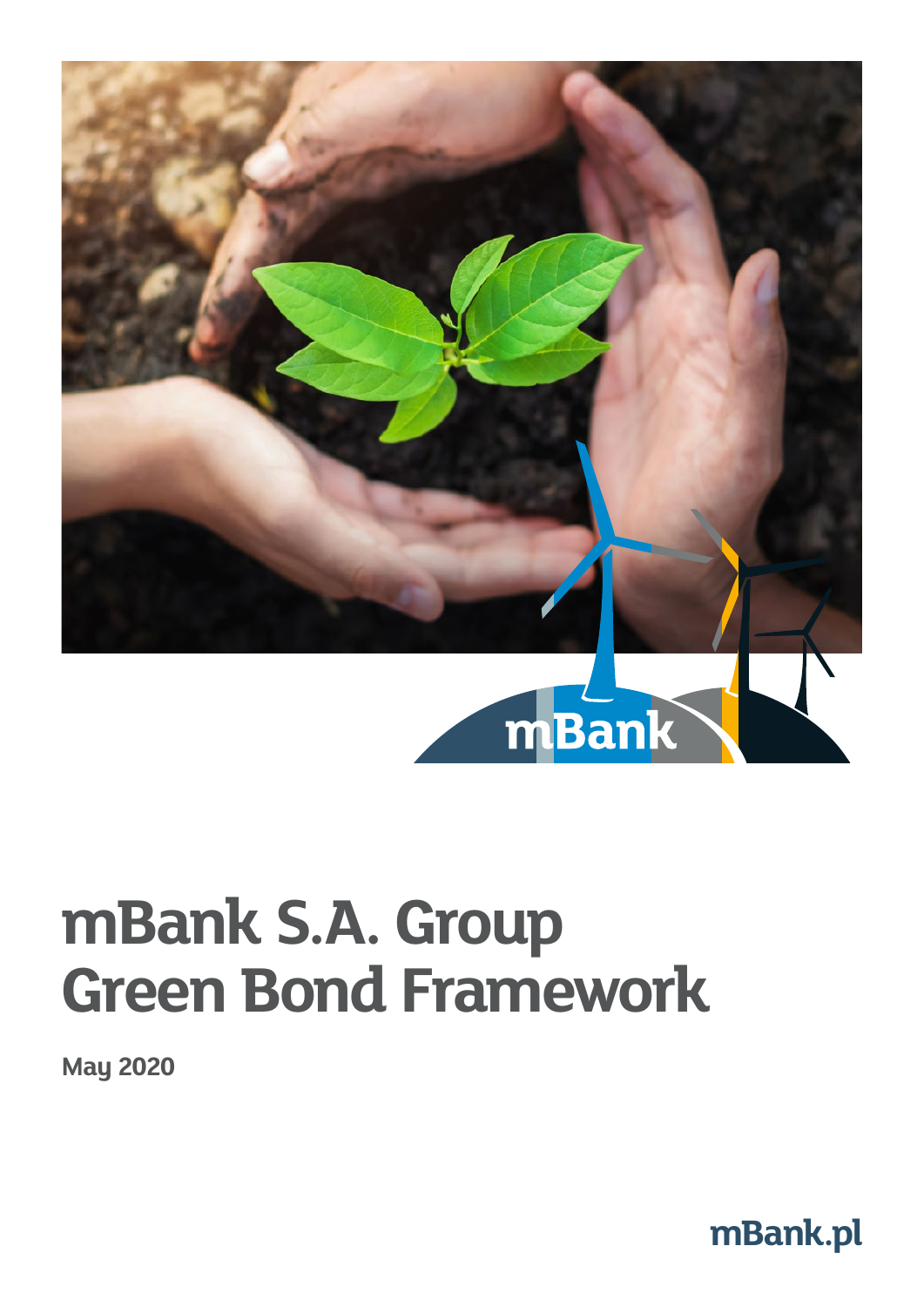### **Contents**

| 1. Our approach to sustainability               | 4              |
|-------------------------------------------------|----------------|
| 2. mBank S.A. Group Green Bond Framework        | $\overline{7}$ |
| 3. Use of proceeds                              | $\overline{ }$ |
| 4. Process for project evaluation and selection | 11             |
| 5. Management of proceeds                       | 12             |
| 6. Reporting                                    | 13             |
| 7. External review                              | 14             |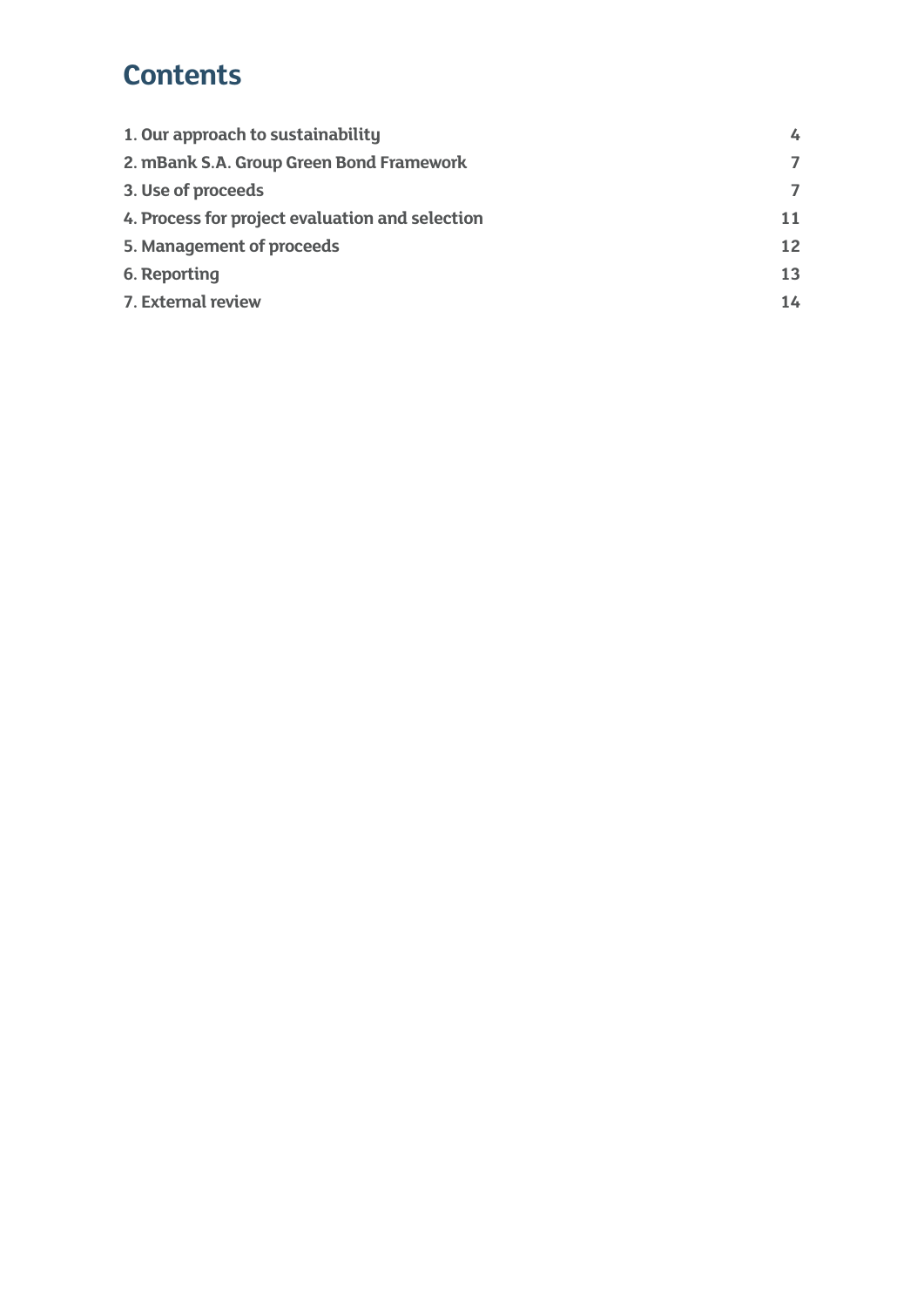#### Notice:

This document has been prepared by mBank S.A. (the "Bank"). Any person or entity considering making any investment based upon information contained in this document should ensure that they are properly, independently and professionally advised. This document was designed for use by specific persons familiar with the business and affairs of the Bank and its subsidiaries and affiliates and should be considered only in connection with other information, oral or written, provided by the Bank (or any subsidiary or affiliate) herewith. These materials are not intended to provide the sole basis for evaluating and should not be considered as a recommendation with respect to, any transaction or other matter. The information in this document does not purport to be comprehensive and has not been independently verified. While this information has been prepared in good faith, no representation or warranty, express or implied, is or will be made and no responsibility or liability is or will be accepted by the Bank or any of the Bank's subsidiaries or affiliates or by any of their respective officers, employees or agents in relation to the accuracy or completeness of these materials or any other written or oral information made available to any interested party or its advisers and any such liability is expressly disclaimed. The distribution of this document may be restricted by law in some countries and persons into whose possession this document comes should inform themselves about, and observe, any such restrictions.

This document is an advertisement and not a prospectus and addressees should not subscribe for or purchase any securities referred to in this document except on the basis of information in any prospectus to be published by the Bank or other relevant document distributed by the Bank. This document does not constitute or form part of any offer or invitation or inducement to sell or issue, or any solicitation of any offer to purchase or subscribe for, any notes or bonds of the Bank or any other securities, nor shall any part of it nor the fact of its distribution form part of or be relied on in connection with any contract or investment decision relating thereto, nor does it constitute a recommendation regarding the securities of the Bank. The information contained herein is for discussion purposes only and does not purport to contain all the information that may be required to evaluate the Bank or its respective financial position. Any offer, inducement or announcement to acquire notes or bonds of the Bank will be made solely by means of the relevant prospectus or other document required by relevant provisions of law and any decision to keep, buy or sell notes or bonds of the Bank should be made solely on the basis of information contained in such prospectus or other document (as the case may be). This document does not constitute a recommendation regarding the notes or bonds of the Bank or any other securities. No reliance may be placed for any purposes whatsoever on the information contained in this document or on its completeness.

No representation or warranty, express or implied, is given by or on behalf of the Bank, its subsidiaries or any of such persons' directors, officers or employees or any other person as to the accuracy or completeness of the information or opinions contained in this document and no liability whatsoever is accepted by the Bank, its subsidiaries or any of such persons' members, directors, officers or employees nor any other person for any loss howsoever arising, directly or indirectly, from any use of such information or opinions or otherwise arising in connection therewith. Certain statements, beliefs and opinions in this document, including those related to the green bonds, are forwardlooking, which reflect the Bank's current expectations and projections about future events. These statements typically contain words such as "anticipate", "assume", "believe", "expect", "plan", "intend" and words of similar substance. By their nature, forward-looking statements involve a number of risks, uncertainties and assumptions that could cause actual results or events to differ materially from those expressed or implied by the forward-looking statements. These risks, uncertainties and assumptions could adversely affect the outcome and financial effects of the plans and events described herein. Statements contained in this document regarding past trends or activities should not be taken as a representation that such trends or activities will continue in the future. Neither the Bank nor any other person undertakes any obligation to update or revise any forward-looking statements, whether as a result of new information, future events or otherwise. You should not place undue reliance on forward-looking statements, which speak only as of the date of this document. No statement in this presentation is intended to be a profit forecast.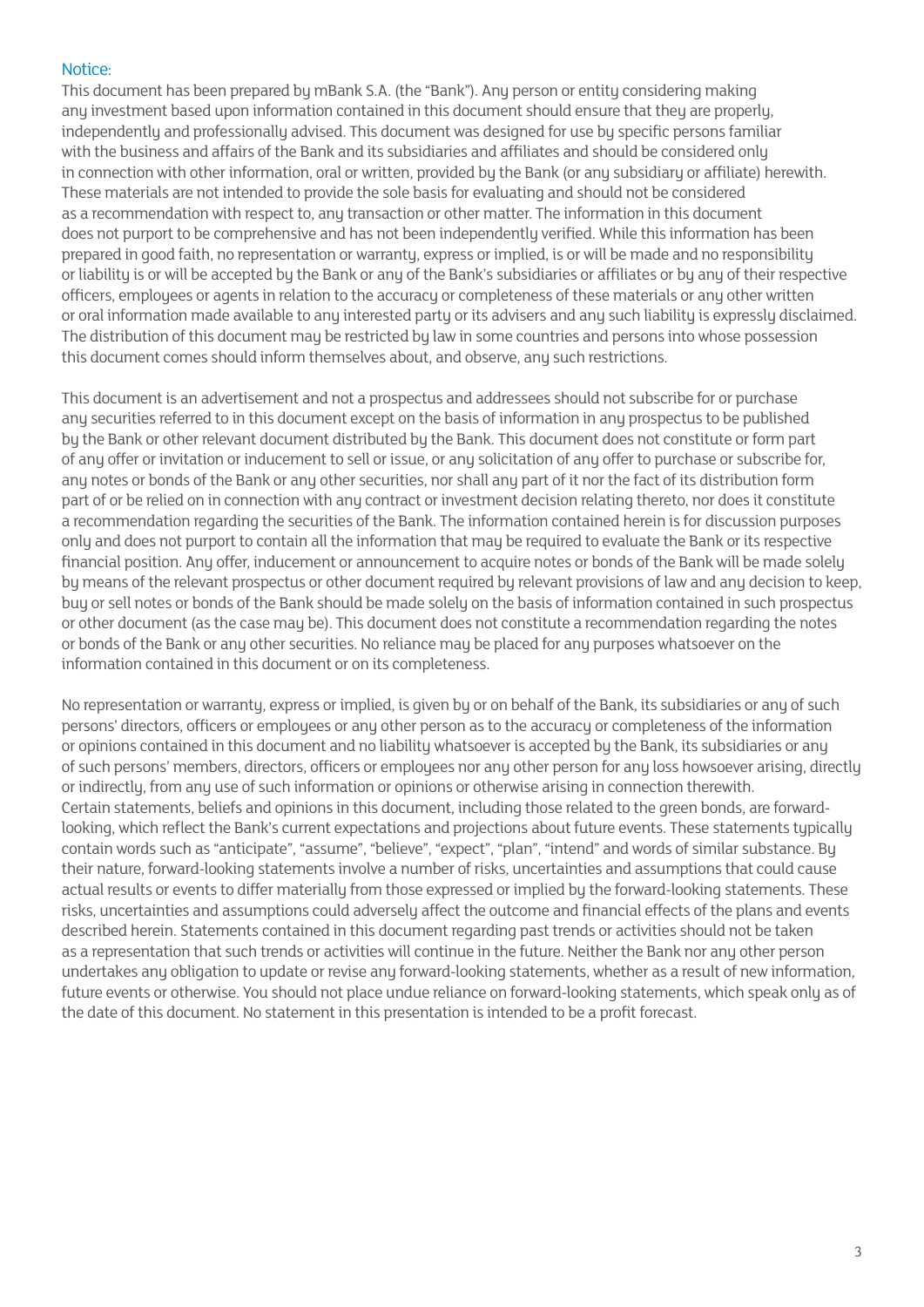# <span id="page-3-0"></span>**1. Our approach to sustainability**

#### Our sustainable strategy

At mBank, we want to conduct our business taking into account the principles of sustainable development. Our aim is to go beyond what we are lawfully obliged to, for the benefit of customers, the environment, employees and society. We aspire to be among the top three leaders of corporate social responsibility and sustainable growth in the banking sector in Poland. Corporate Social Responsibility and Sustainable Development Strategy is an integral part of Strategy of mBank Group for 2020-2023.

#### **It is driven by three main targets**

- $\blacksquare$  mBank educates
- $\blacksquare$  mBank cares about the climate and the environment
- $\blacksquare$  mBank promotes prosperity

Our direction guidelines stem from the Sustainable Development Goals set by the United Nations (UN SDGs)**<sup>1</sup>** in its 2030 Agenda for Sustainable Development. We have chosen 9 UN SDGs to focuson in our business strategy for 2020-2023:



Within our climate and environment objectives, we concentrate on shaping both our direct and indirect impact.

Considering our indirect impact, we are aware of our influence on consumer attitudes. We also recognize our responsibility for the environment, including the climate. We want to encourage our clients to undertake activities that contribute to counteracting adverse climate and environmental changes. Under our strategy we will offer special programs on financing projects, e.g. renewable energy installations, as well as on the issue of sustainable / green bonds and mortgage bonds. By means of our credit policy we aim to supportour clients who are looking for financing for proecological industrial, infrastructure and housing investments. We implement investment strategies in instruments based on ESG analysis. We aim to offer product solutions that build consumers' ecological awareness in each customer segment.

By decreasing our direct impact we understand measurement and reduction of our carbon footprint including the footprint of our car fleet. Moreover, we strive to provide for waste segregation and recycling, reduction of energy consumption, saving water, paper and office supplies. We want to continuously enhance suppliers' selection by ESG standards.

More information about mBank's CSR and sustainability strategy and objectives can be found in mBank Group Strategy for 2020-2023: [https://www.mbank.pl/pdf/relacje-inwestorskie/strategy-ofmbank- group](https://www.mbank.pl/pdf/relacje-inwestorskie/strategy-of-mbank-group-for-2020-2023_eng_summary.pdf)[for-2020-2023\\_eng\\_summary.pdf](https://www.mbank.pl/pdf/relacje-inwestorskie/strategy-of-mbank-group-for-2020-2023_eng_summary.pdf)

### Sustainability standards and key policies

We intend to facilitate transition into sustainable economy and support our clients in this process. We believe that through sustainable financing we may effectively support SDGs chosen in our strategy, but not limited to their scope. Under our first funding agreement with a climate finance component we have joined forces with the European Investment Bank (EIB) to support Polish SMEs and improve climate quality by signing

<sup>1</sup> <https://sustainabledevelopment.un.org/?menu=1300>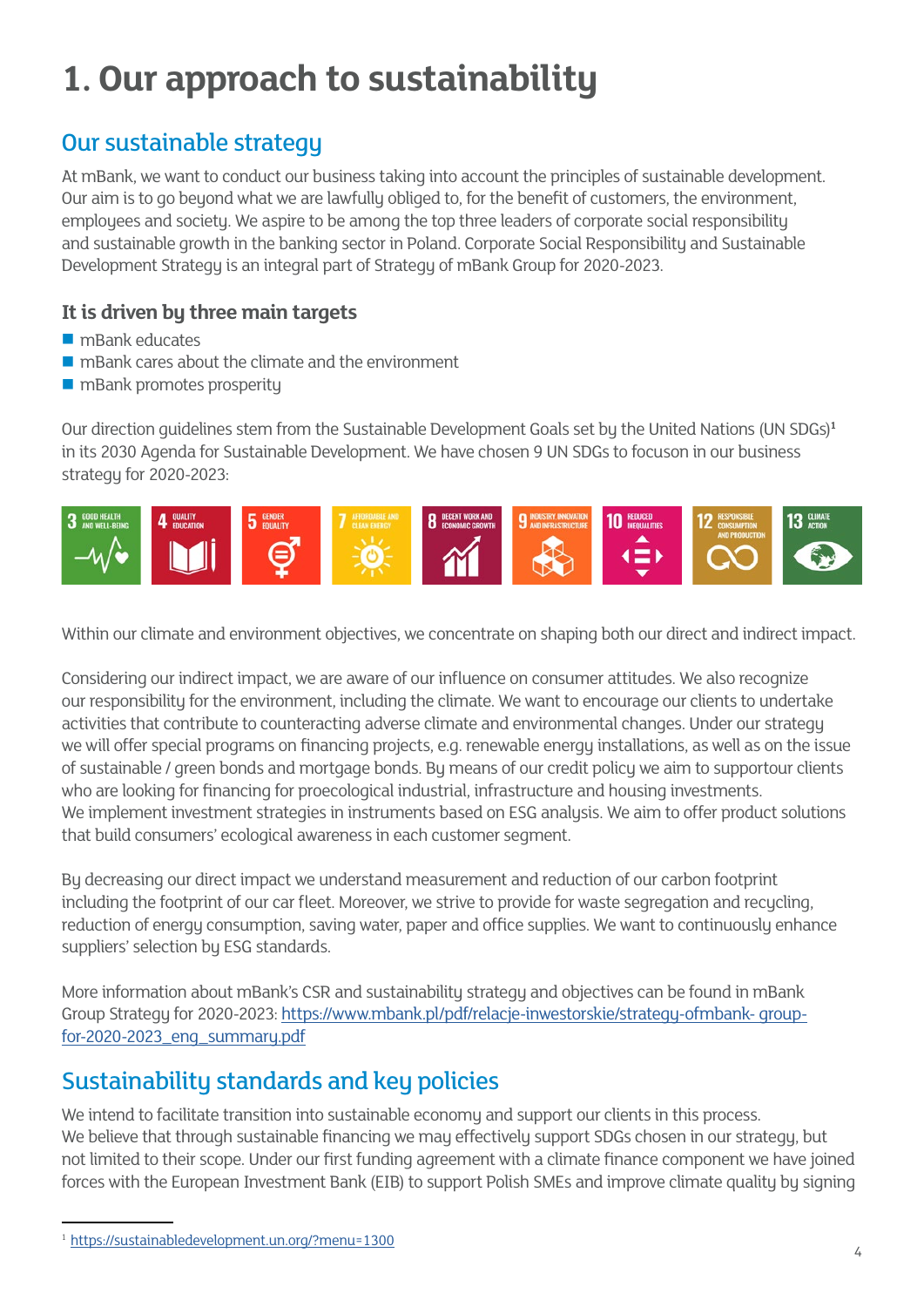a loan agreement in the amount of EUR 125 million, of which at least 30% will account for green projects**<sup>2</sup>** . We support projects in the field of renewable energy, energy efficiency, improvement of the quality of public transport, development of infrastructure for low-carbon transport and waste recovery / recycling. The total amount of support that will go to final beneficiaries will be twice the size of funding received. Eligible projects are evaluated according to the EIB's list of eligible sectors and eligibility criteria for climate action**<sup>3</sup>** .

mBank intends to operate according to the highest sustainability standards in its relations with all stakeholders. Therefore we developed and follow number of policies, rules and regulations relevant to our business activity. Being a responsible creditor, we are cautious about providing financial services to clients or transactions, where reputational risk is identified. It includes in particular social or environmental risk understood as the risk of adverse impact on society or the natural environment by the client or an investment financed by mBank. We follow credit policies which incorporate ESG principles.



#### **They comprise among others:**

- mBank S.A. Credit Policy of Financing Renewable Energy Source (RES) Installations The transformation of the energy sector and the reduction of GHG emission are crucial to reach the goals set in the Paris Agreement. To facilitate this transformation and actively promote proenvironmental solutions, mBank adopted a policy of lending to wind farms and photovoltaics (RES). In 2019 we declared PLN 1 billion to be spent on RES installations, with substantial exhaustion already in 2019, partially under the RES Policy. In 2020 we increased that limit to PLN 2 billion.
- $\blacksquare$  Credit policy regarding industries relevant to the EU climate policy Since April 1st, 2019 we do not finance new coal mines and coal-fired power units. In October 2019 we went further and approved a new, stricter policy of lending to mining, energy and heating, transport industries and entities operating in other industries that are heavy consumers of energy, binding since November 2019.
- Policy on providing services to sensitive branches in terms of mBank's reputation risk This policy imposes restrictions on providing services to companies from sectors which are controversial from the social perspective and break the Ten Principles of UN Global Compact. The restrictions apply to opening accounts and granting loans to companies, including existing customers of the bank, that operate based on child labor, forced or otherwise grossly human rights abuses; are oriented towards economic exploitation of areas of high natural value; are threatening the global cultural heritage. We do not establish business relations with entities, regardless of the industry, which operate in countries covered by UN sanctions.
- $\blacksquare$  The rules for financing defense entities

mBank, by cooperating with companies from the defense sector, takes into account the political, social, ethical and environmental issues. In principal, mBank only engages in transactions in scope of the defense sector with state-owned companies, governmental agencies and state-controlled entities. We provide no financing of the supply of weapons or armaments intended for conflict zones or areas of tension. Also, we provide no financing of the supply of weapons unless all applicable laws, embargoes and regulations are respected. We do not finance controversial weapons and provide no financing of the supply of weapons to non-governmental recipients, such as arms dealers.

Our sustainability standards, including our key ESG policies, are available at our website: <https://www.mbank.pl/pdf/CSR/mbank-sustainability-standards.pdf>

<sup>2</sup> <https://www.eib.org/en/projects/loans/all/20190028>

<sup>&</sup>lt;sup>3</sup><https://www.eib.org/en/publications/climate-action-lending-eligibility-list.html>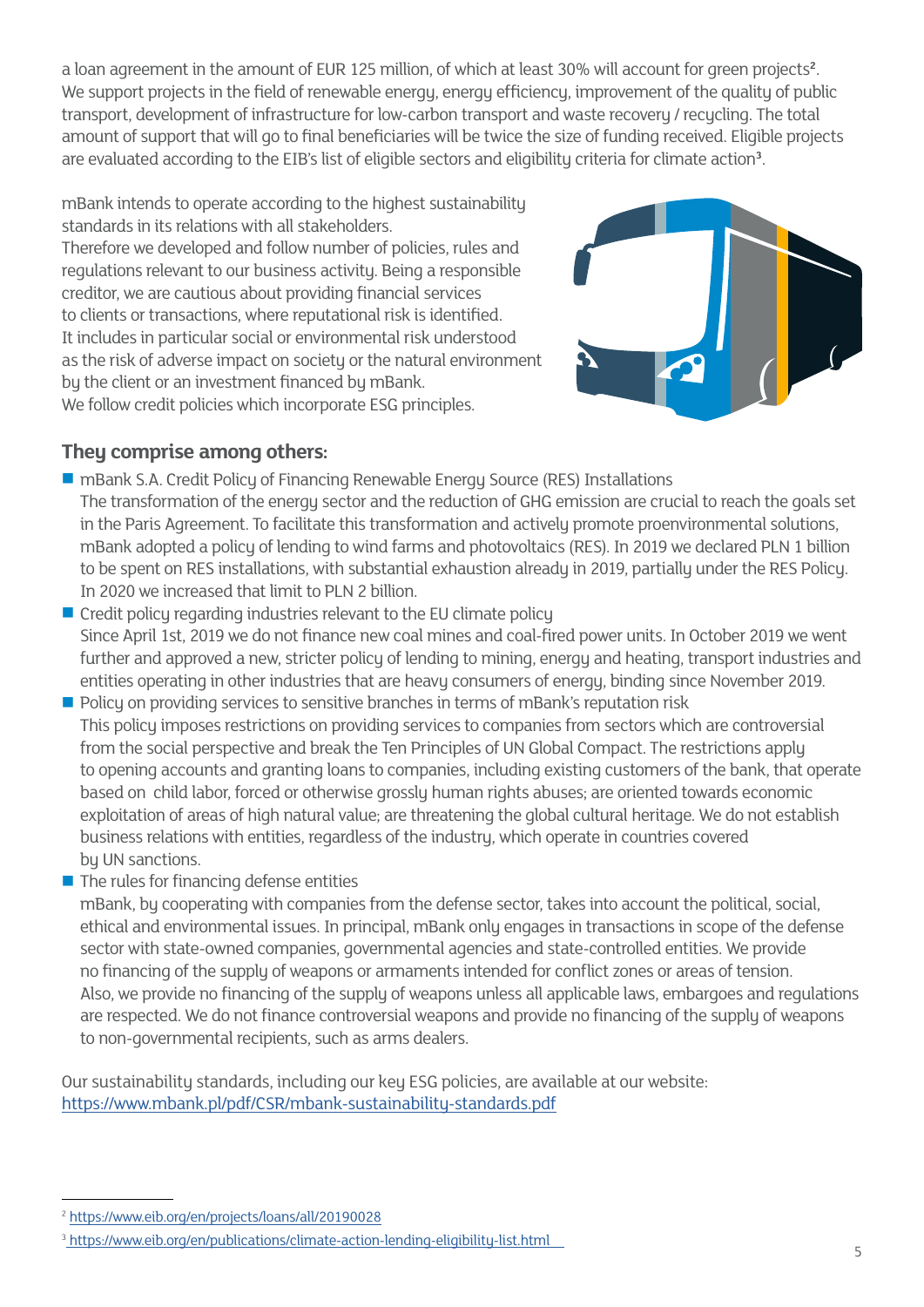The general exclusionary criteria from environmental perspective, outlined in mBank's policies which are already in place, are described in the table below. Additionally, in order to be financed from the Green Bonds proceeds issued under this Framework, any project or asset must meet Eligibility Criteria listed in section 3. Use of proceeds. This refers also to exclusion of fossil-fuel related activities from financing by Green Bonds under this Framework.

| Coal mining      | $\blacksquare$ No financing of new hard coal and lignite mines; no financing of expansions of the<br>capacity of existing mines                                                                                                                                                                                                                                                                                                                                                                                                                                                                                                                                                                                                                                                                                                                                                                                                                                                                               |
|------------------|---------------------------------------------------------------------------------------------------------------------------------------------------------------------------------------------------------------------------------------------------------------------------------------------------------------------------------------------------------------------------------------------------------------------------------------------------------------------------------------------------------------------------------------------------------------------------------------------------------------------------------------------------------------------------------------------------------------------------------------------------------------------------------------------------------------------------------------------------------------------------------------------------------------------------------------------------------------------------------------------------------------|
| Energy & heating | ■ No financing of the construction of new blocks and boilers fired with hard coal<br>or lignite (including suppliers of components, services and technologies for this<br>construction)<br>■ No financing of projects that serve the modernization of boilers and power units<br>based on coal technology that do not significantly reduce emissions of $CO2$ or<br>other air pollutants<br>No financing for new clients, where the share of electricity from hard coal or lignite<br>(calculated on the basis of production capacity measurement) exceeds 50%<br>■ No financing of investments related to the construction and development of<br>nuclear power plants<br>■ No financing of entities involved in the production or trade of radioactive materials<br>(exception: medical equipment and equipment used in quality control)<br>■ No financing for energy companies with coal-fired power units or entities aimed at<br>the development of coal energy, without a clearly defined financing goal |
| Oil and gas      | ■ No financing of companies whose dominant activity is focused on exploration and<br>extraction of shale gas<br>■ No financing of entities that conduct activities focused on the economic<br>exploitation of valuable natural areas, protected (including the Arctic) and in other<br>way grossly violating environmental protection regulations                                                                                                                                                                                                                                                                                                                                                                                                                                                                                                                                                                                                                                                             |

#### mBank's ESG recognition

We believe that sustainability should not be limited to selected actions, but incorporated in the business model. Therefore we are glad to be a member of WIG ESG<sup>4</sup>, an index of the Warsaw Stock Exchange. It covers companies that comply with the principles of socially responsible business, in particular in the field of environmental, social, economic and corporate governance issues.

We are positively reviewed by independent rating agencies with regard to ESG standards at mBank Group. We received strong ESG rating from Sustainalytics<sup>5</sup>, comprising both our exposure to material ESG risks and its management. Our resilience to ESG risks is also rated by MSCI**<sup>6</sup>** . Up-to-date list and description of our ratings is available at our website:

<https://www.mbank.pl/en/investor-relations/ratings-debt-instruments/>

<sup>4</sup> <https://gpwbenchmark.pl/en-karta-indeksu?isin=PL9999998955>

<sup>5</sup> <https://www.sustainalytics.com/> <https://www.sustainalytics.com/sustainable-finance/our-work/>

<sup>6</sup> <https://www.msci.com/esg-ratings/issuer/mbank-spolka-akcyjna/IID000000002158801>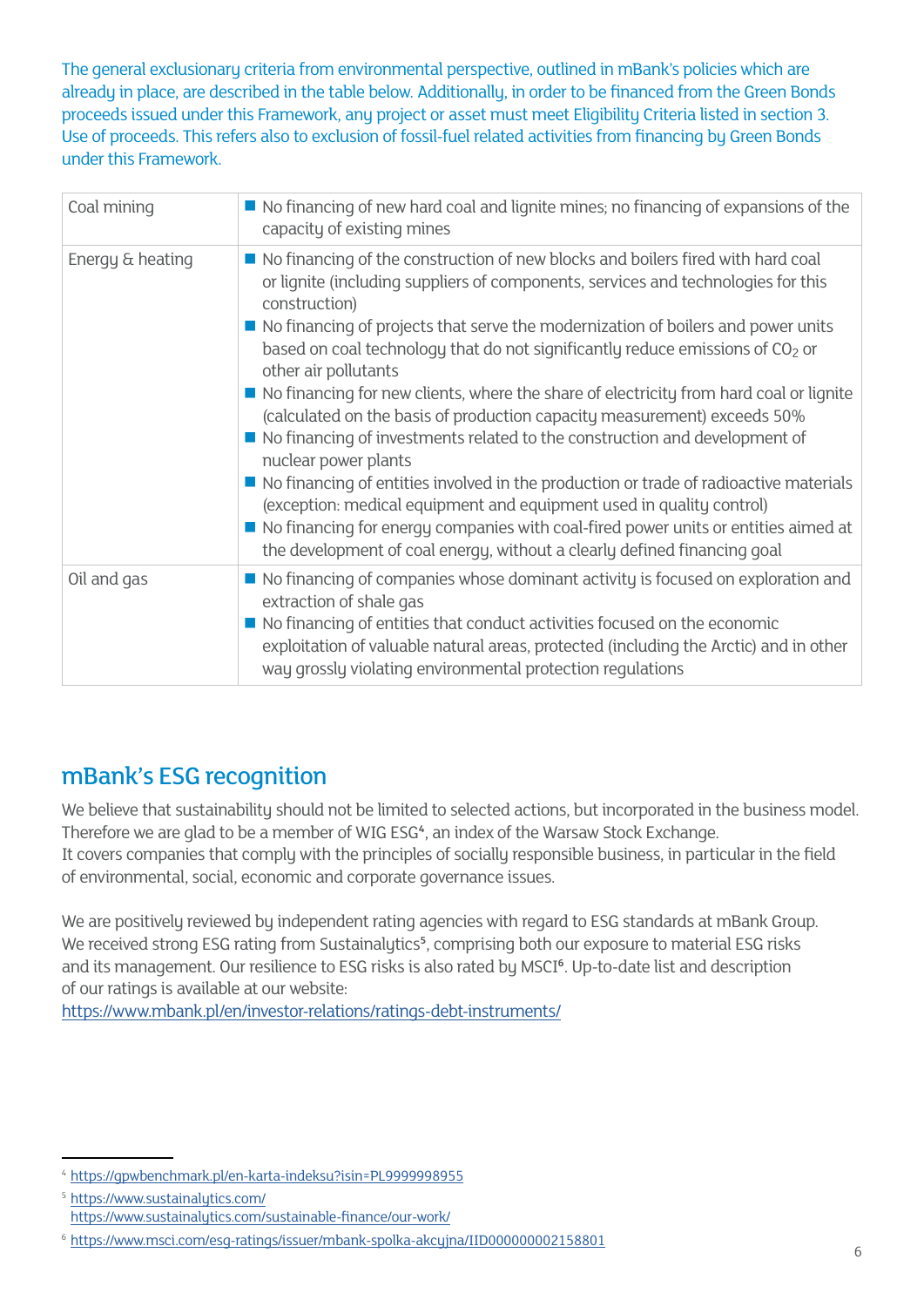# <span id="page-6-0"></span>**2. mBank S.A. Group Green Bond Framework**

Under this mBank S.A. Group Green Bond Framework ("Framework"), mBank S.A. Group may issue debt instruments ("Green Bonds") to finance and re-finance eligible assets ("Eligible Assets Portfolio"), defined, selected and reported in accordance with this Framework. This framework may apply to any securities issued by mBank S.A. and/or its subsidiaries. In particular, it may apply to the covered bonds ("Green Covered Bonds") issued by mBank Hipoteczny, the mortgage bank subsidiary of mBank S.A. It may also be used to govern other green financing for which the use of proceeds is intended for an Eligible Assets Portfolio, compliant with selection criteria ("Eligibility Criteria") defined in accordance with this Framework.

This Framework is aligned with the Green Bond Principles (GBP), updated in 2018**<sup>7</sup>** . The GBP are voluntary process guidelines that recommend transparency and disclosure and promote integrity in the development of the Green Bond market by clarifying the approach for issuance of a Green Bond. They provide guidelines in the following four key areas:

- a. Use of Proceeds
- b. Process for Project Evaluation and Selection
- c. Management of Proceeds
- d. Reporting

In addition to the GBP's four core principles listed above, this Framework follows the recommendation for External Review.

This Framework may be occasionally updated, if necessary. It is our intention that any future updated version of this Framework will keep or enhance current quality of transparency and disclosures. In particular, we intend to make the Green Bonds issued in accordance with this Framework compliant with the TEG Proposal for an EU Green Bond Standard**<sup>8</sup>** . Substantial amendments shall be subject to an updated Second Party Opinion.

## **3. Use of proceeds**

mBank Group intends to allocate the net proceeds of the Green Bonds issued under this Framework to new and existing loans of the Eligible Assets Portfolio, which are identified to have positive environmental impact. The Eligible Assets Portfolio is to be funded in whole or in part by an allocation of the Green Bonds proceeds. The Eligible Assets may be extended with other sectors and categories, providing environmental benefits, subject to external review.

The underlying Eligible Categories for the use of proceeds and the corresponding Eligibility Criteria are set out below. Eligibility Criteria are designed to comply with the recommendations of the Taxonomy: Final report of the Technical Expert Group on Sustainable Finance (TEG), together with updated methodology and Technical Screening Criteria as in its publication from March 2020 ("EU Taxonomy"), which indicates on standards for defining environmentally sustainable activities**<sup>9</sup>** . Corresponding SDGs and EU Environmental Objectives**10** supported by particular asset classes, are marked by each Eligible Assets Category.



<sup>7</sup> <https://www.icmagroup.org/green-social-and-sustainability-bonds/green-bond-principles-gbp/>

<sup>8</sup> Usability Guide TEG Proposal for an EU Green Bond Standard, March 2020

<sup>9</sup> [https://ec.europa.eu/info/sites/info/files/business\\_economy\\_euro/banking\\_and\\_finance/documents/190618-sustainablefinance](https://ec.europa.eu/info/files/200309-sustainable-finance-teg-final-report-taxonomy_en) [teg-report-taxonomy\\_en.pdf](https://ec.europa.eu/info/files/200309-sustainable-finance-teg-final-report-taxonomy_en)

<sup>&</sup>lt;sup>10</sup> As described in Articles 5-11 of Regulation of the European Parliament and of the Council on the establishment of a framework to facilitate sustainable investment, [https://eur-lex.europa.eu/legalcontent/ EN/TXT/PDF/?uri=CELEX:52018PC0353&from=EN](https://eur-lex.europa.eu/legal-content/EN/TXT/PDF/?uri=CELEX:52018PC0353&from=EN)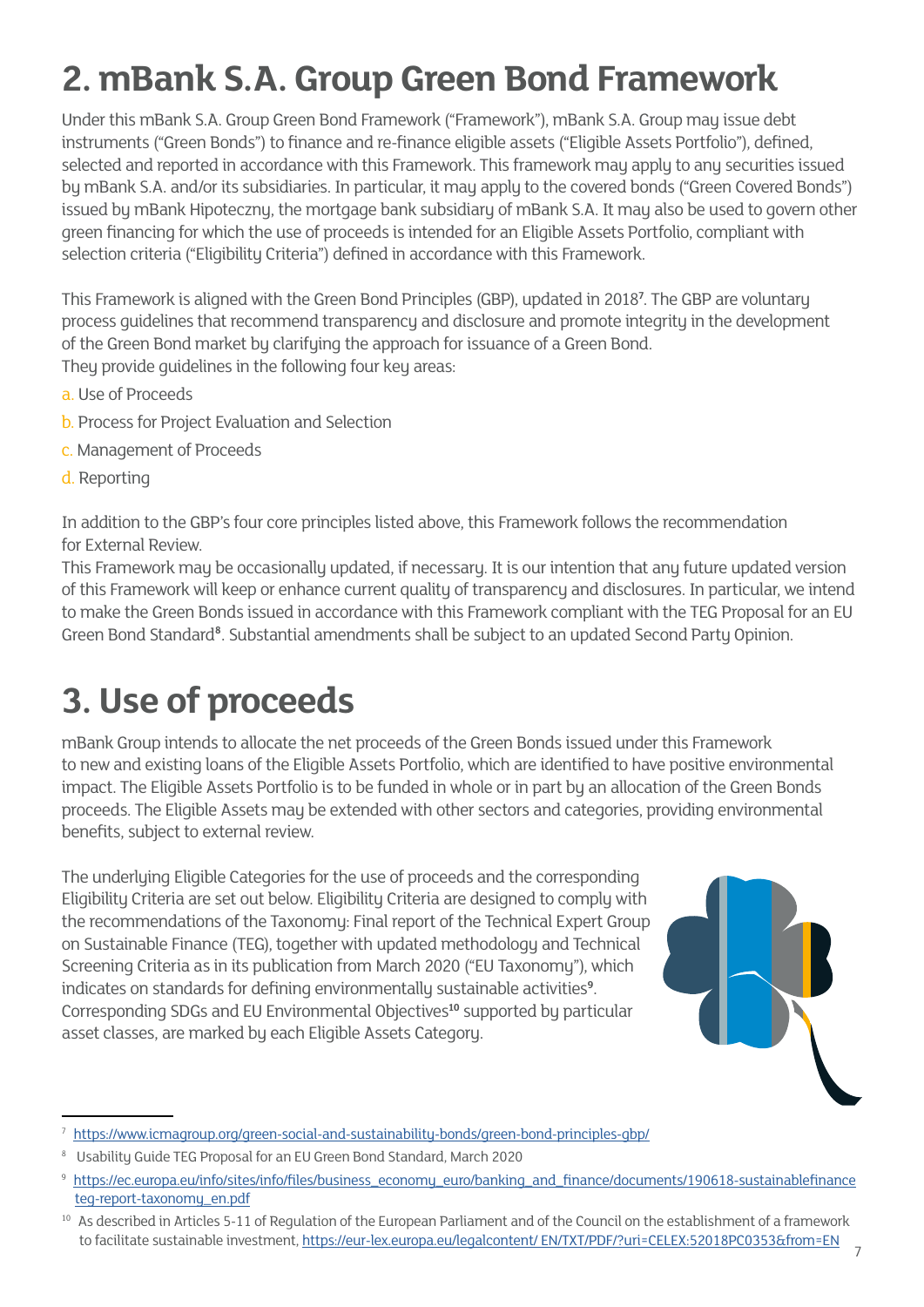| 1. Green Buildings | Supported EU Environmental Objective                              | <b>UN SDGs Alignment</b>  |
|--------------------|-------------------------------------------------------------------|---------------------------|
|                    | (1) climate change mitigation:<br>(b) improving energy efficiency | 11 assumed cress<br>Allen |

Green buildings: defined as financing and refinancing of buildings that meet regional, domestic and international regulations, standards and certifications:

#### a. Residential real estate:

I. New or existing residential buildings built after December 31st, 2020, complying with 20% reduction in Primary Energy Demand (PED) of Nearly-Zero-Energy-Building (NZEB) Standard in Poland.

II. New or existing residential buildings built before December 31st, 2020, complying with the requirements in Primary Energy Demand (PED) of Nearly-Zero-Energy-Building (NZEB) standard in Poland.

III. New or existing residential buildings built before December 31st, 2020, belonging to top 15% low carbon buildings in Poland.

IV. Refurbished existing residential buildings with primary energy savings of at least 30% against the building performance before the renovation.

V. Refurbished existing buildings or renovations designed to fulfill the cost-optimal minimum energy performance requirements of national or regional requirements for 'major renovation' as defined in the Energy Performance of Buildings Directive**11**.

#### Thresholds for i.-v. are subject to change, based on EU Taxonomy.

VI. New or existing residential buildings with an Energy Performance Certificate (EPC) in compliance with Climate Bonds Initiative (CBI's)**12** established Residential Proxy based on year of bond issuance and bond duration:

- Single-Family House with an annual energy consumption or demand less than or equal to 95 kWh per square meter per year.
- Multi-Family House with an annual energy consumption or demand less than or equal to 85 kWh per square meter per year.

Threshold for vi. is subject to change, based on year of bond issuance, bond duration and is mandatory to complu with established 2050 zero-carbon linear trajectories for single-family or multi-family house in compliance with CBI's criteria for low carbon buildings.

VII. New or existing residential buildings with year of construction in compliance with CBI's established Residential Proxy based on year of bond issuance and bond duration:

- Single-Family or Multi-Family House built after December 31st, 2016, based on the year of construction.

Threshold for vii. is subject to change, based on year of bond issuance, bond duration and is mandatory to comply with Climate Bonds Initiative's criteria for low carbon buildings.

VIII. Refurbished existing residential buildings with an improved energy efficiency reducing carbon emissions of at least 30% based on bond term.

<sup>&</sup>lt;sup>11</sup> Directive 2010/31/EU of the European Parliament and of the Council of 19 May 2010 on the energy performance of buildings.

<sup>12</sup> Climate Bond's Initiative,<https://www.climatebonds.net/>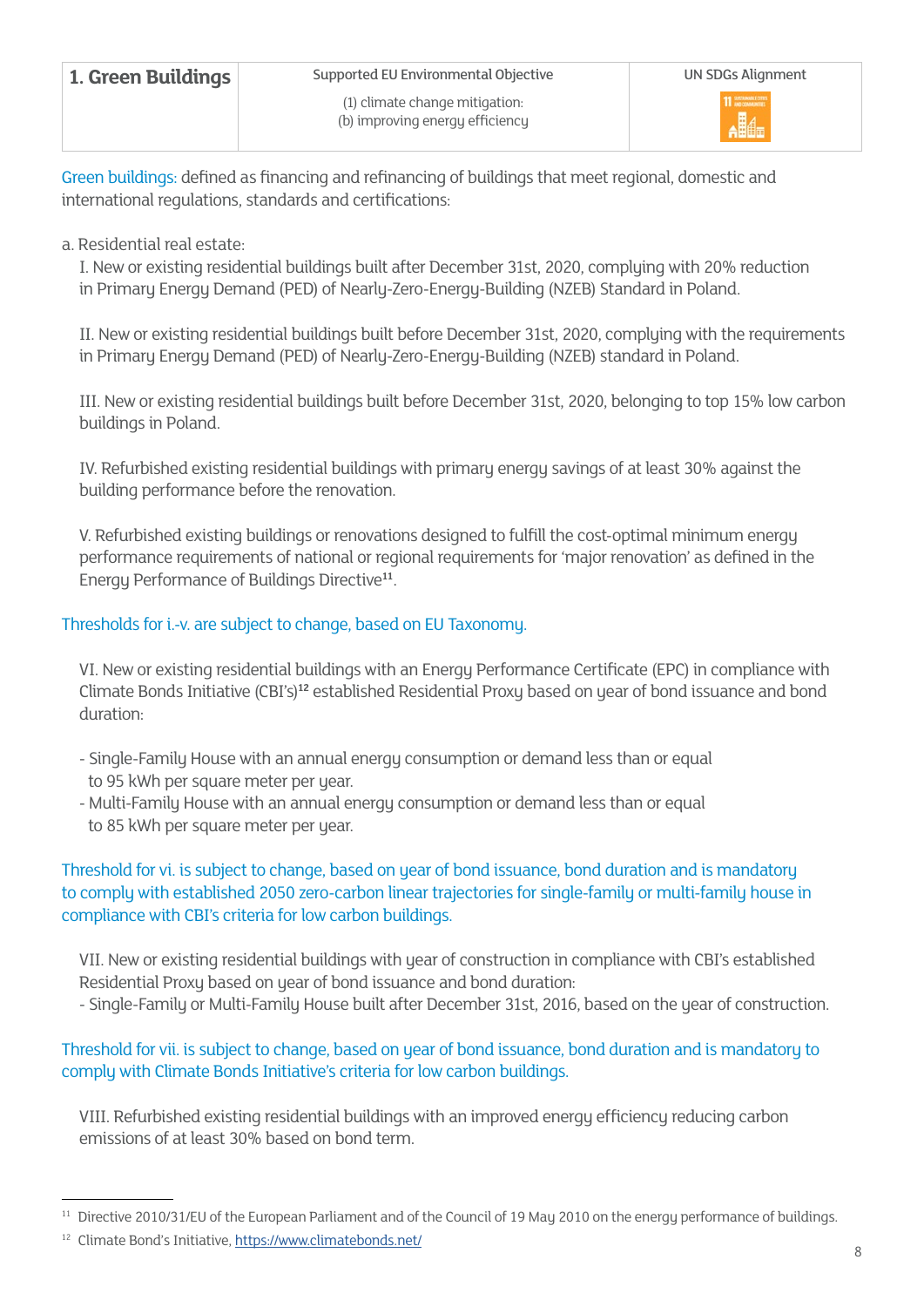More detailed requirements apply and are going to be listed on the website of mBank Hipoteczny**13**.

b. Commercial real estate, such as office, hotel, retail and other buildings meeting at least one of the following criteria:

I. New or existing buildings built after December 31st, 2020, complying with 20% reduction in Primary Energy Demand (PED) of Nearly-Zero-Energy-Building (NZEB) Standard in Poland.

II. New or existing buildings built before December 31st, 2020, complying with the requirements in Primary Energy Demand (PED) of Nearly-Zero-Energy-Building (NZEB) standard in Poland.

III. New or existing buildings built before December 31st, 2020, belonging to top 15% low carbon buildings in Poland.

IV. Refurbished existing buildings with primary energy savings of at least 30% against the building performance before the renovation.

V. Refurbished existing buildings or renovations designed to fulfill the cost-optimal minimum energy performance requirements of national or regional requirements for 'major renovation' as defined in the Energy Performance of Buildings Directive.

#### Thresholds i.-iv. is subject to change, based on EU Taxonomy.

VI. New, existing and refurbished commercial buildings which received at least one of the following certifications: LEED® "Gold" and above together with 30% improvement above the levels in ASHRAE 90.1.**14**, BREEAM "Very Good" and above, HQETM "Excellent" and above, DGNB® "Gold" and above, or equivalent or higher level of other certification.

Apart from the technical criteria for the funded buildings, they shall not be located on protected natural areas such as Natura 2000 or UNESCO World Heritage and equivalent, unless supporting dedicated infrastructure such as visitor centres or technical facilities.

| 2. Renewable | Supported EU Environmental Objective                                                                                                                                                                                                                                                                    | <b>UN SDGs Alignment</b> |
|--------------|---------------------------------------------------------------------------------------------------------------------------------------------------------------------------------------------------------------------------------------------------------------------------------------------------------|--------------------------|
| energy       | (1) climate change mitigation.<br>(a) generating, storing or using renewable energy or climate-neutral<br>energy (including carbon-neutral energy), including through using<br>innovative technology with a potential for significant future savings<br>or through necessary reinforcement of the grid; | $7$ allowance and<br>☀   |

Renewable energy: defined as financing or refinancing for development, acquisition, maintenance and operations of renewable energy sources, understood as i.a. manufacturing of equipment/appliances, development, expansions and maintenance of infrastructure, technology and processes related to smartgrids, energy storage and district heating**15**, connection of renewable energy production units to the electricity grid, transportation through the network etc.

<sup>13</sup> <https://www.mhipoteczny.pl/>

<sup>&</sup>lt;sup>14</sup> 6 year limit on bond tenor. Date of LEED certification must be within 5 years before bond issuance. Threshold is subject to change to comply with Climate Bonds Initiative's criteria.

<sup>&</sup>lt;sup>15</sup> For DH projects limited to distribution, the share of renewables must be at least 50%, as per the Energy Efficiency Directive 2012/27/EU. For projects involving heat/cool generation, 100% generation has to come from renewable and/or industrial waste heat.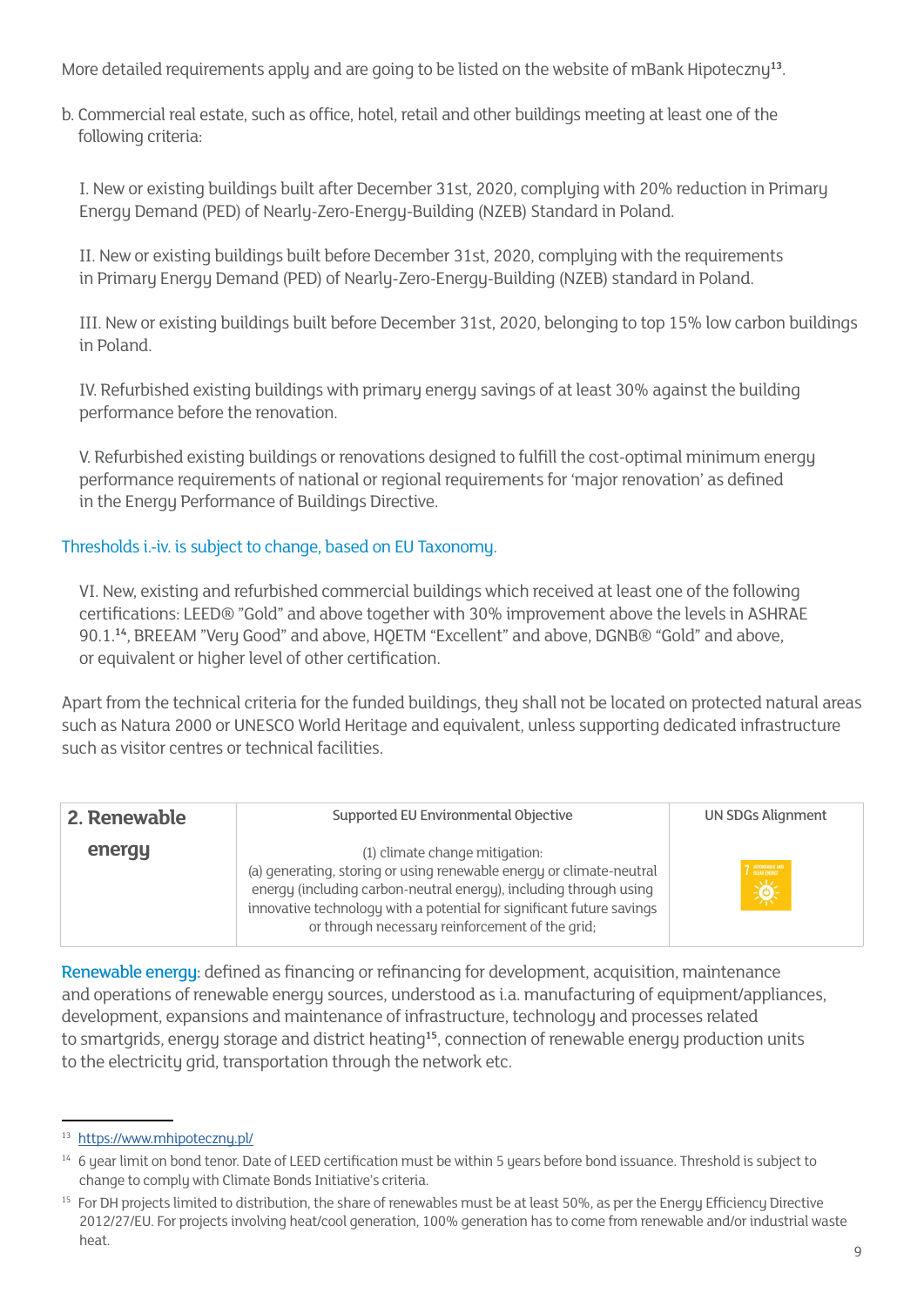Specific eligibility criteria comprise in particular energy generation and equipment manufacturing for:

- a. Onshore and offshore wind energy.
- b. Solar energy, including photovoltaic.
- c. Small scale hydro power (20MW and under) or refurbishment or refinancing of large scale hydro power (20 MW and above, if lifecycle carbon carbon intensity is below 100gCO2eq/kWh or a power density above 5W/m2) or run-of-river projects. For large-scale hydro projects, an environmental and social impact assessment by a credible body is required per project and there should be no significant risk or expected negative impact identified. Moreover, there should be no significant controversy surrounding the project.

| 3. Clean              | Supported EU Environmental Objective                                               | UN SDGs Alignment                   |
|-----------------------|------------------------------------------------------------------------------------|-------------------------------------|
| <b>Transportation</b> | (1) climate change mitigation:<br>(c) increasing clean or climate-neutral mobility | 11 SUSTAINABLE CITES<br><b>Alle</b> |

Clean transportation: defined as financing and refinancing of production, upgrades, maintenance and operation of low carbon vehicles and related infrastructure, such as and/or superior to:

- a. Zero-tailpipe (0g CO2/km) emission vehicles, such as electrified, hydrogen or other low carbon passenger cars and trucks. Until 2025 vehicles with tailpipe emission intensity of max 50 g CO<sub>2</sub>/km (WLTP - Worldwide Harmonized Light-Duty Vehicles Test Procedure) are eligible.
- b. Zero direct emissions public transport and freight rail transport (e.g. electrified or other low carbon) suc as buses, trains, trams, subway. Public transport if direct emissions below 50qCO<sub>2</sub>e/pkm (CO<sub>2</sub>e emissions) per passenger kilometre) may be eligible until 2025. Also until 2025 low-emission, excluding use of fossil fuels, heavy-duty vehicles with specific direct  $CO<sub>2</sub>$  emissions of less than 50% of the reference  $CO<sub>2</sub>$  emissions of all vehicles in the same subgroup may be eligible. Dedicated vehicles solely using advanced biofuels or renewable liquid and gaseous transport fuels of non-biological origin may be eligible upon further verification. For avoidance of doubt, rail dedicated to the transport of fossil fuels and its blends is not eligible.
- c. Transportation infrastructure upgrade, such as expansion of train/subway networks, projects improving capacity, improvement and upgrade of stations, projects related to electric transportation, including charging stations and electrified railways, infrastructure and equipment for active mobility (walking, cycling). Infrastructure dedicated to fossil or blended fuel transport is excluded.

| 4. Energy         | Supported EU Environmental Objective                              | UN SDGs Alignment                                |
|-------------------|-------------------------------------------------------------------|--------------------------------------------------|
| <b>Efficiency</b> | (1) climate change mitigation:<br>(b) improving energy efficiency | $\frac{1}{100}$ $\frac{9}{100}$ $\frac{12}{100}$ |

Energy Efficiency: defined as assets and projects that contribute to reduction of energy consumption and provide for better energy storage and transmission. These include smart grid investments for efficient energy distribution, including necessary appliances and products.

| 5. Waste          | Supported EU Environmental Objective                                    | UN SDGs Alignment                                                                                            |
|-------------------|-------------------------------------------------------------------------|--------------------------------------------------------------------------------------------------------------|
| <b>Management</b> | (4) transition to a circular economy, waste<br>prevention and recycling | $\begin{array}{c c}\n\text{m} & \text{m} \\ \hline\n\text{m} & \text{m} \\ \text{m} & \text{m}\n\end{array}$ |

Waste management: defined as facilities repairing and/or reusing products or components for same purpose for which they were conceived, facilities producing recycled glass, metal, paper, and plastic from postconsumer waste, facilities for segregating mixed recyclables into separate, saleable streams, e.g. material recovery facilities (MRFs). Funding of vehicles used within the waste facilities, used for collection and transfer of waste are eligible when meeting criteria for clean transportation.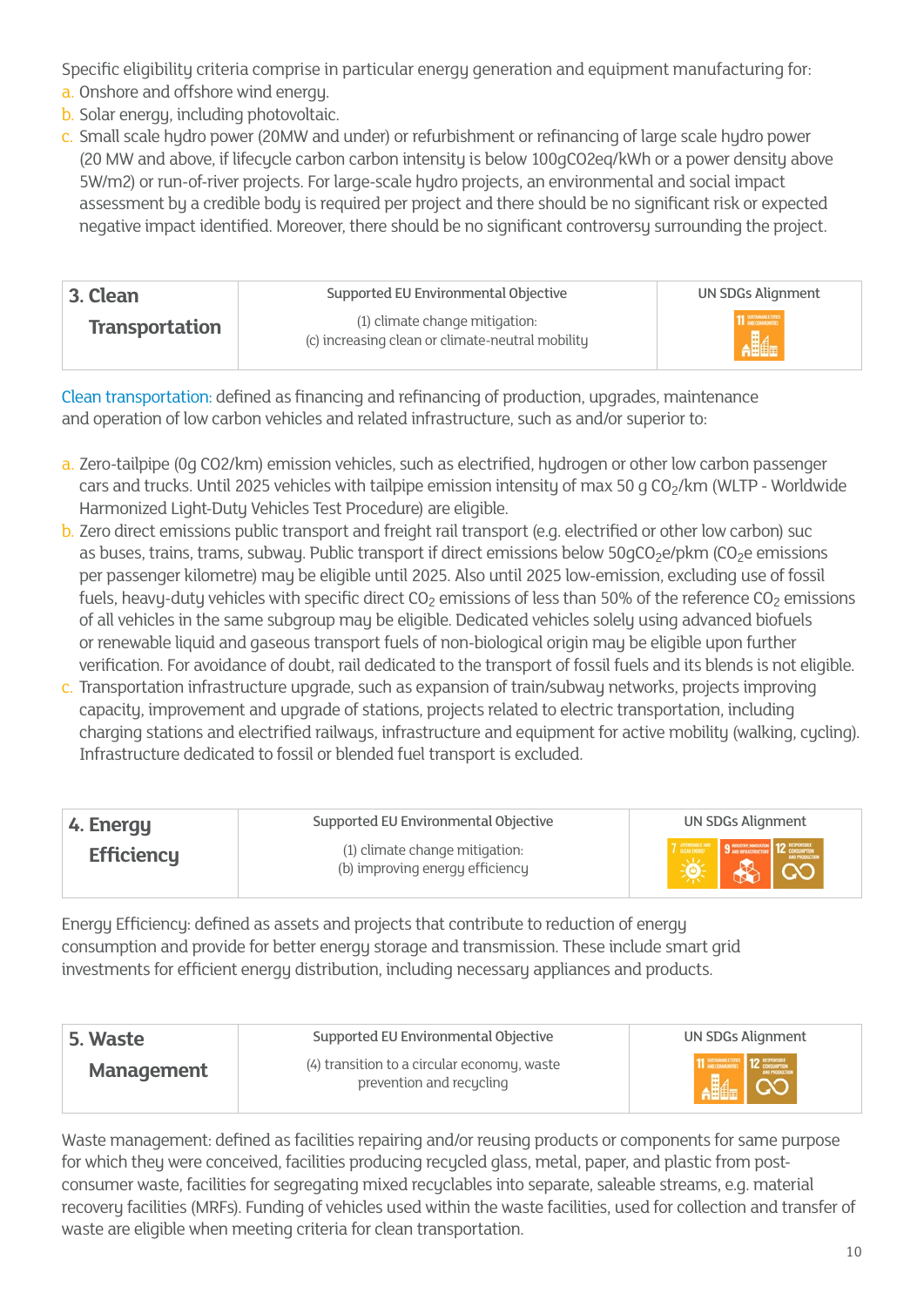# <span id="page-10-0"></span>**4. Process for project evaluation and selection**

#### Sustainable Finance Committee

A dedicated Sustainable Finance Committee ("Committee") has been established at the level of mBank Group issuing entity to ensure Eligible Assets evaluation and selection according to the provisions of this Framework. The coordination of this Framework's consistent application shall also be ensured on a Group level by establishing a Group-wide Sustainable Finance Committee ("Group Committee"). The Committee of an issuing entity within mBank Group shall be reporting to the Group Committee, and/or keep its separate Eligible Assets Portfolio. In particular, given the organizational and regulatory environment, a separate Sustainable Finance Committee for mBank Hipoteczny (mBH SFC) was established at mBank Hipoteczny. Its tasks and responsibilities are described in the latter section Sustainable Finance Committee for mBank Hipoteczny.

The Committee is responsible for the content and implementation of this Framework, including Eligibility Criteria definition, selection of Eligible Assets Portfolio, management of proceeds, reporting and, where applicable, an external review. The Committee reviews assets eligibility and confirms allocation of proceeds in accordance with this Framework at least on an annual basis. The Committee ensures compliance of Green Bonds with best practices on its best effort basis and is responsible for constant monitoring of potential future changes in this area. The Committee is also responsible for addressing any remarks obtained from the Second Party Opinion Provider during the annual or other reviews.



The Group Committee shall consist of the representatives from each of the following departments and competence areas: Treasury, Financing & Product Development, Risk, Investor Relations and Communication and Marketing responsible for CSR. In addition, the Group Committee shall include representatives of the relevant areas for Eligible Assets categories and/or other experts from the various sectors of allocated assets, in particular representatives of mBH SFC. The Committee of an Issuing Entity consists of at least representatives of Treasury, Risk and Assets origination/management areas.

The Committee may rely and/or be supported in its process of eligible projects identification and evaluation, including assessment of non-financial impact, by external parties and their relevant data sources.

#### Sustainable Finance Committee for mBank Hipoteczny

Sustainable Finance Committee for mBank Hipoteczny is responsible for selection and management of Eligible Assets Portfolio in scope of portfolio of mBank Hipoteczny. The mBH SFC is responsible in particular for:

- a. formal acceptance of the Eligibility Criteria with regards to the assets managed by mBank Hipoteczny, meaning real estate assets;
- b. decision on adding/removing Eligible Assets booked in mBank Hipoteczny to/from Eligible Assets Portfolio subject to proceeds allocation, at least on an annual basis,
- c. monitoring and forecasting proceeds allocation;
- d. reporting to the Group Committee, including information on proceeds allocation and potential threats to the planned allocation in case of shortage of Eligible Assets;
- e. proposing changes of the Eligibility Criteria to the Committee, further submitted to the Group Committee.

Matters outside of scope of mBH SFC shall be ruled and managed by the Group Committee.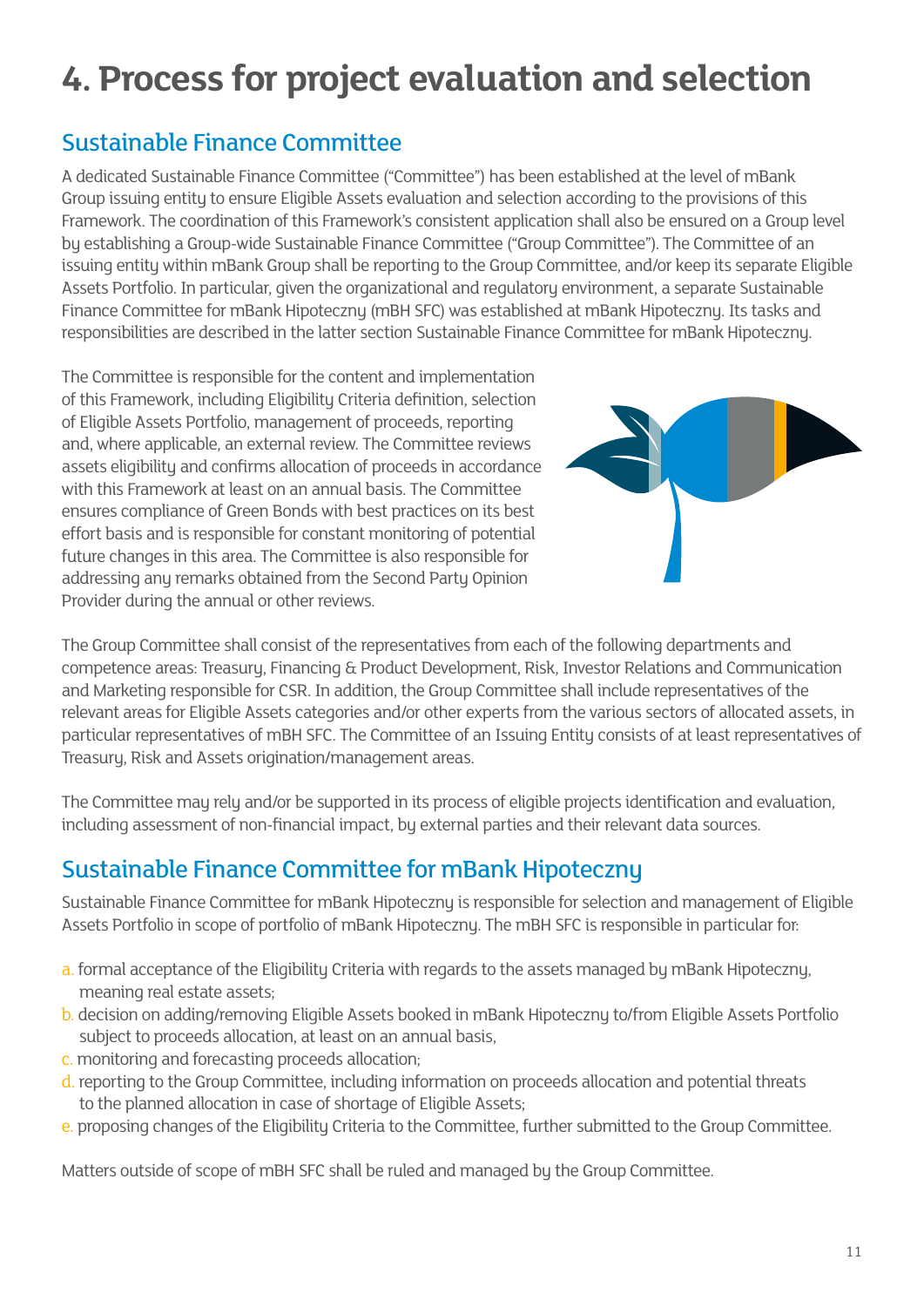#### <span id="page-11-0"></span>Selection Criteria

Selection of projects and assets is performed according to the Eligibility Criteria, outlined in the section 3. Use of proceeds. Only projects which comply with our credit process and our policies, in particular Sustainability Standards**16**, are subject to further analysis from the perspective of Eligibility Criteria. The proceeds from Green Bonds will be allocated taking into account the exclusionary criteria obeyed at mBank Group, enlisted in section 1. Our approach to sustainability. In case of projects with partial eligibility, the exact Eligible Assets amount for the applicable components shall be decided by the Sustainable Finance Committee.

mBank Group ensures that selected assets comply with our internal regulations, aiming for alignment with official domestic and international ESG standards, laws and regulations on a best effort basis. Bearing in mind that regulatory environment and best practices are continuously evolving, we strive to take latest developments into consideration during projects/assets selection and evaluation. For the avoidance of doubt, any amendments to the eligibility criteria will not apply to Green Bonds issued prior to the date of decision on change.

#### Selection process

Assets compliant with Eligibility Criteria are deemed Eligible Assets Portfolio by decision of Sustainable Finance Committee based on the internal reports presented to the Committee by the entities responsible for projects in their applicable areas. Internal evaluation shall provide for comprehensive information for the Committee to take decision on including assets into Eligible Assets Portfolio. In specific cases, when internal expertise may be not sufficient, assets evaluation and selection may be supported by an external expert review.

# **5. Management of proceeds**

Green Bonds issued under this Framework will be managed by mBank Group in a portfolio approach ("Eligibile Assets Portfolio"). Green Bonds' proceeds will be assigned to Eligible Assets Portfolio based on the Eligibility Criteria and in compliance with selection and evaluation process described in section 4. Process for project evaluation and selection.

mBank Group aims to ensure allocation of the Green Bonds proceeds into Eligible Assets Portfolio to the extent matching or exceeding these proceeds. Assets will be added to/removed from the Eligible Assets Portfolio with decision of the Committee, based on the Eligibility Criteria. In case a loan/project terminates prior to the maturity of a Green Bond, it will automatically be removed from the Eligible Assets Portfolio. mBank Group will monitor the use of net proceeds from Green Bonds with use of its internal information systems. mBank Hipoteczny runs a separate register of covered bonds asset pool, based on which assets eligibility will be monitored and reported.

The proceeds from the issuance of Green Bonds will be allocated to the Eligible Assets Portfolio within 24 months after the issuance.

Any net proceeds remaining unallocated to Eligible Assets Portfolio will be invested at mBank Group's discretion in line with Treasury guidelines, in cash and/or cash equivalent and/or short-term liquid instruments. In particular, pending allocation or reallocation, mBank Hipoteczny will hold and/or invest any unallocated Green Covered Bond net proceeds, at its own discretion, in its liquidity portfolio in money market instruments described under the legally binding Act of 29 August 1997 on Covered Bonds and Mortgage Banks. mBank Group intends not to use the unallocated proceeds to finance GHG intensive activities nor controversial activities.

<sup>16</sup> <https://www.mbank.pl/pdf/CSR/mbank-sustainability-standards.pdf>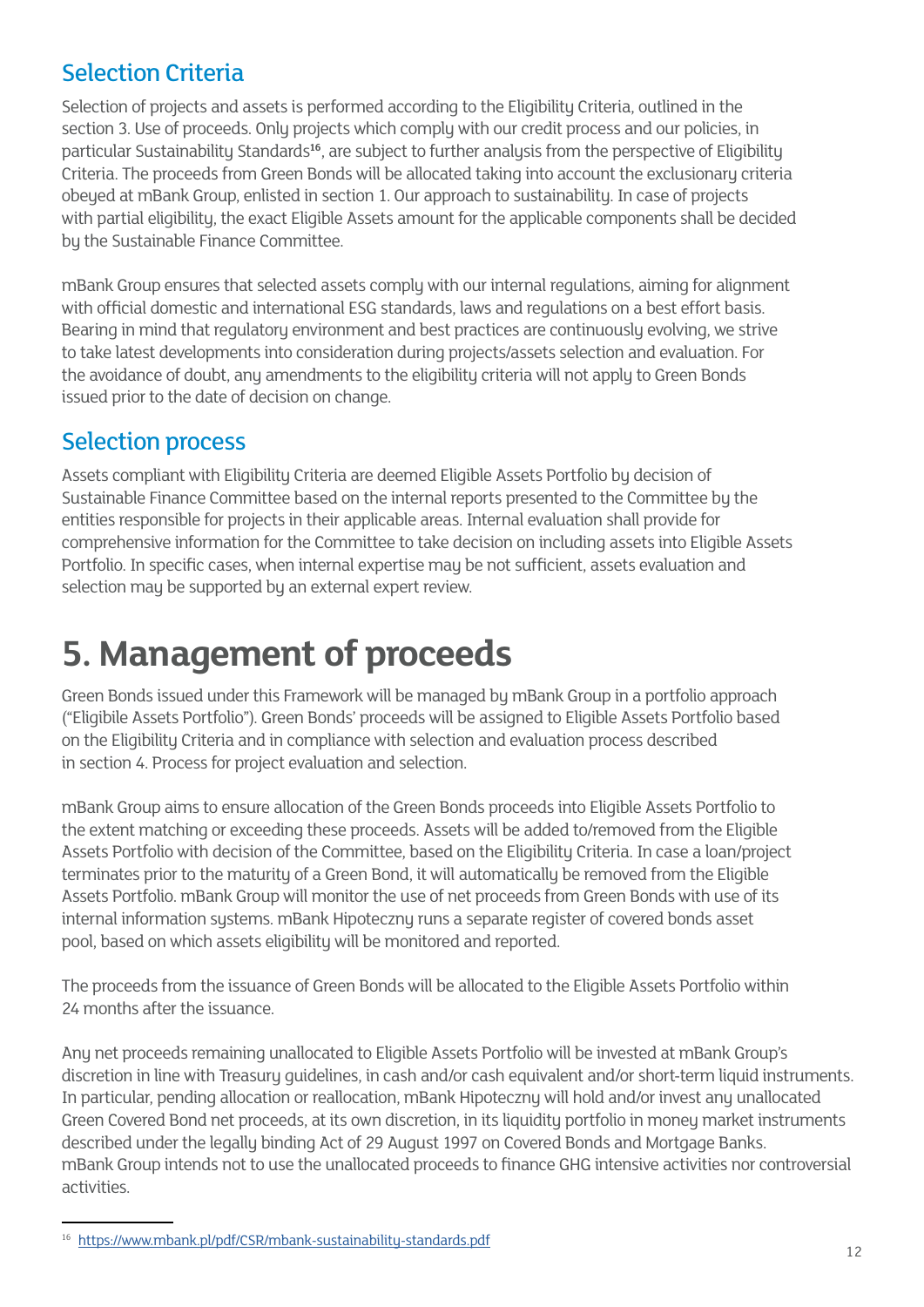# <span id="page-12-0"></span>**6. Reporting**

mBank intends to provide reporting for mBank Group's Green Bonds under the mBank Group Green Bond Annual Report. The report shall comprise information concerning each Green Bond issue separately as well as summarized information concerning all outstanding green issuances by mBank Group. Apart from aggregated reporting on mBank Group level, mBank Hipoteczny will provide investors with separate Green Covered Bonds reporting with regards to its issues, governed by the same rules as Group aggregated reporting.



mBank Group will provide investors with information on the allocation of proceeds

from Green Bonds and on the impact of the assigned assets on a portfolio level. Portfolio level disclosure results from confidentiality considerations and portfolio granularity. The first allocation report shall be disclosed after a year from the issuance of the applicable Green Bonds at the latest, whereas subsequent annual reports shall be published regularly at the determined time of the year. After full allocation, a Final Allocation Report shall be published, subject to verification, and publically available as long as there is a Green Bond outstanding.

The impact report will be published annually until full allocation of the proceeds during the Green Bonds duration, and updated in case of major changes in allocation. mBank Group intends to provide reporting on Green Bonds in accordance with the approach described in "Handbook – Harmonized Framework for Impact Reporting (June 2019)" or more up-to-date recommendations when applicable. We will strive to provide comprehensive data to the investors.

Both allocation report and impact report will be made available on mBank Group website.

### Allocation reporting:

The allocation reporting shall include the following information:

- $\blacksquare$  the notional amount and maturities of the outstanding Green Bonds Issues
- the total amount of proceeds allocated to eligible assets/projects, and, where possible and relevant, divided into categories (e.g. wind, solar or water energy under renewable energy financing), number and location. In case of projects where only a portion of financing is eligible, only the eligible financing amount of mBank Group will be reported
- year of allocation of the Green Bonds to Eligible Assets Portfolio (representing seasoning of the portfolio) and changes in the portfolio compared to the previous report (new Eligible Assets added to the Portfolio, removed assets due to repayment of underlying loans, projects' termination, non-eligibility decision and others)
- $\blacksquare$  the balance of unallocated proceeds

Additionally, when appropriate and subject to confidentiality obligations, mBank Group may provide specific examples of eligible assets refinanced through the proceeds of the Green Bonds.

### Impact Reporting:

The impact reporting shall include information on the environmental impact of the Eligible Assets Portfolio as per each category, subject to the availability of information. Applied methodology may be described if necessary.

Impact report shall comprise aggregated results including only pro-rated share as percentage of mBank Group's financing of the total projects' results. Where applicable and feasible, the report may be supplemented with an estimated lifetime results and/or project economic life.

In case a project can be attributed to various categories, e.g. both energy efficiency and renewable energy, mBank Group may choose on the category it assigns the assets at its own discretion with an explanation attached.